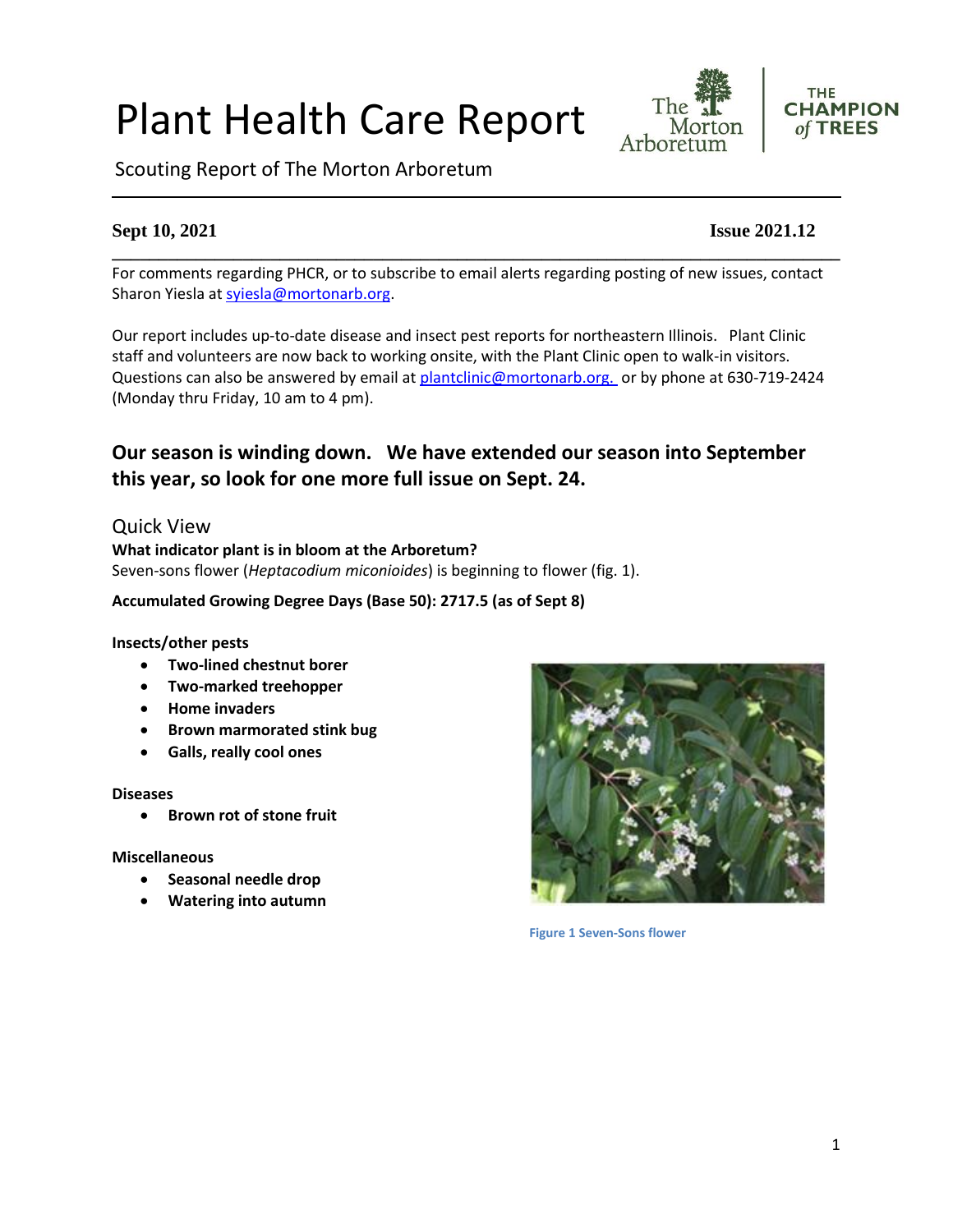| Max. Soil temps   | St. Charles       | Champaign         | Carbondale        |
|-------------------|-------------------|-------------------|-------------------|
| For Sept 9, 2021* | reporting station | reporting station | reporting station |
|                   | (north)           | (central)         | (south)           |
| 2-inch, bare soil | 92.3              | 80.4              | 90.6              |
| 4-inch, bare soil | 85.7              | 83.7              | 82                |
| 4-inch, under sod | 74.1              | 78.1              | 77.8              |
| 8-inch, under sod | 70.7              | 74.8              | 73.3              |

# Soil temperatures around Illinois (from Illinois State Water Survey)

For more data go t[o https://www.isws.illinois.edu/warm/soil/](https://www.isws.illinois.edu/warm/soil/)

\* This is the maximum soil temperature recorded the day prior to publication of PHCR.

# Degree Days (current) and rainfall

As of Sept 8, we have 2717.5 base-50 growing degree days (GDD). The historical average (1937-2020) for this date is 2567 GDD $_{50}$ . There is no comparison to other years as, we did not publish issues this late.

| Location                 | GDD as of<br>9/9/21 |
|--------------------------|---------------------|
| Carbondale, IL*          | 3446                |
| Champaign, IL*           | 3032                |
| Chicago Botanic Garden** | No report           |
| Glencoe*                 | 2386                |
| Chicago O'Hare*          | 2984                |
| Kankakee, IL*            | 2855                |
| Lisle, IL*               | 2980                |
| The Morton Arboretum     | 2717.5 (9/8)        |
| Quincy, IL*              | 3205                |
| Rockford, IL*            | 2750                |
| Springfield, IL*         | 3142                |
| Waukegan, $IL*(60087)$   | 2718                |
| Waukegan, IL (60085)     | 2840                |

\*\*Thank you to Chris Henning, Chicago Botanic Garden, for supplying us with this information.

\*We obtain most of our degree day information from the GDD Tracker from Michigan State University web site. For additional locations and daily degree days, go to <https://gddtracker.msu.edu/>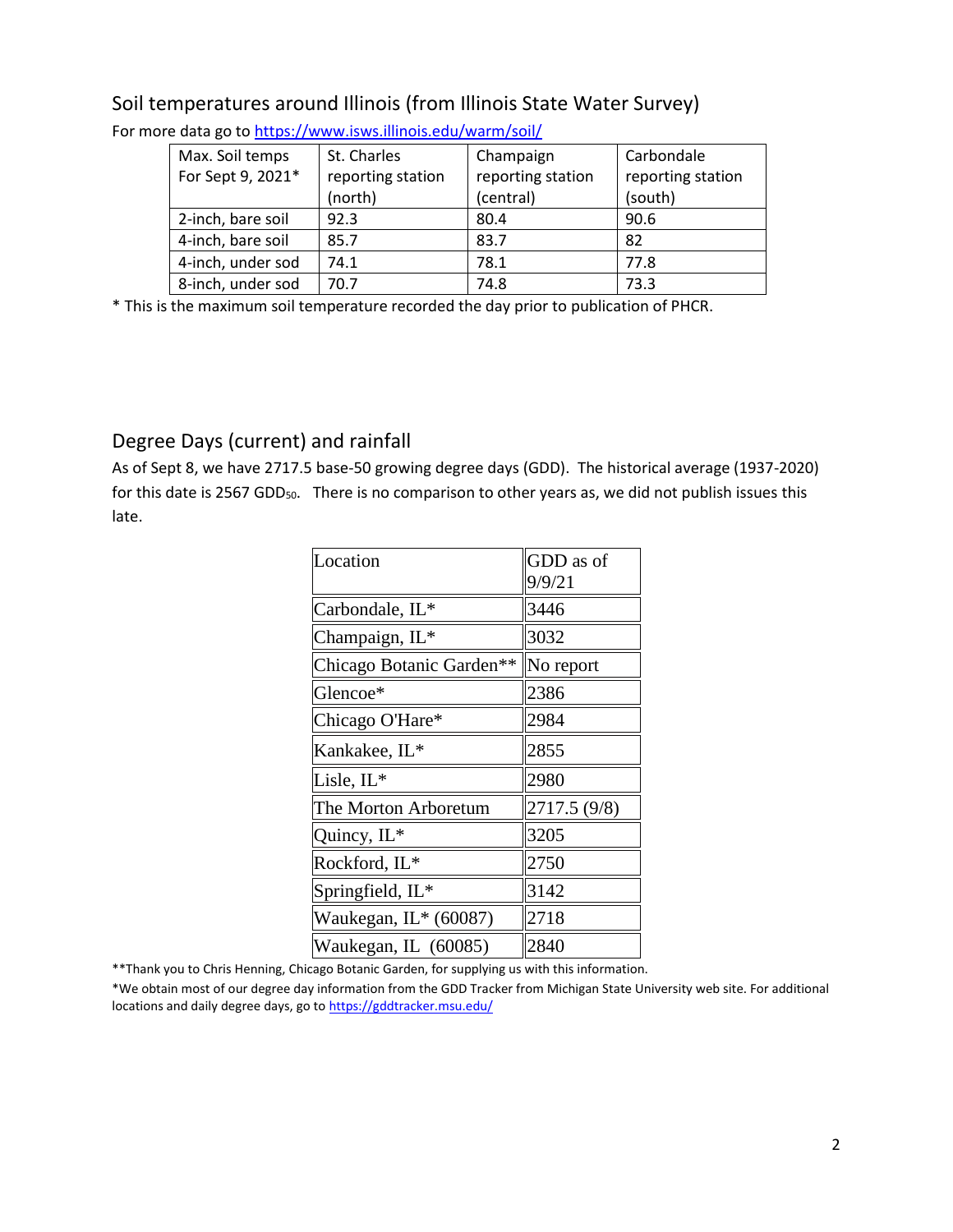| Seasonal precipitation (rain and melted snow) in inches. |                    |                    |                    |
|----------------------------------------------------------|--------------------|--------------------|--------------------|
|                                                          | 2021               | 2020               | average            |
| Jan                                                      | 1.5                | 2.14               | 1.952              |
| Feb                                                      | 1.49               | .85                | 1.769              |
| Mar                                                      | 1.24               | 4.15               | 2.536              |
| April                                                    | 1.39               | 4.37               | 3.692              |
| May                                                      | 3.34               | 8.24               | 4.194              |
| June                                                     | 6.57               | 4.91               | 4.190              |
| July                                                     | 2.04               | 2.87               | 3.893              |
| Aug                                                      | 2.12               | 1.1                | 3.802              |
| Sept                                                     | .14 (as of $9/8$ ) | 3.55               | 3.309              |
| Year to date                                             | 19.83 (as of 9/8)  | 28.63 (as of 8/31) | 26.03 (as of 8/31) |

### **How serious is it?**

Problems that can definitely compromise the health of the plant will be marked "serious".Problems that have the potential to be serious and which may warrant chemical control measures will be marked "potentially serious". Problems that are seldom serious enough for pesticide treatment will be marked "minor". "Aggressive" will be used for weeds that spread quickly and become a problem and "dangerous" for weeds that might pose a risk to humans.

### **Pest Updates: Insects**

#### **Two-lined chestnut borer**

We are getting a number of reports of two-lined chestnut borer (*Agrilus bilineatus*). At this point, we have not been able to confirm any of them, but this insect is worth discussing. You may have noticed that I did not rate this pest in terms of severity. Here's why. This borer attacks weakened oaks. Notice that I underlined the word weakened. This is a key thing to know. This borer is not usually the primary cause of decline of an oak. It is an opportunistic pest that takes advantage of an oak that is already under stress from some other problem or problems. On healthy oaks, the borer's activity is usually restricted to branches that died from some other cause.

Why is this worth noting? If we treat for the borer and do nothing else, we really have not solved the problem. We need to look to see if there is another insect or disease affecting the tree. We need to know if the tree has been affected by storm damage or nearby construction. We also need to consider the weather. For the last ten years or so, our weather has been less than good (several droughts, flooding spring rains, a couple of harsh winters, widely fluctuating temperatures). In short, we need to identify other stressors and see if we can do anything to mitigate them.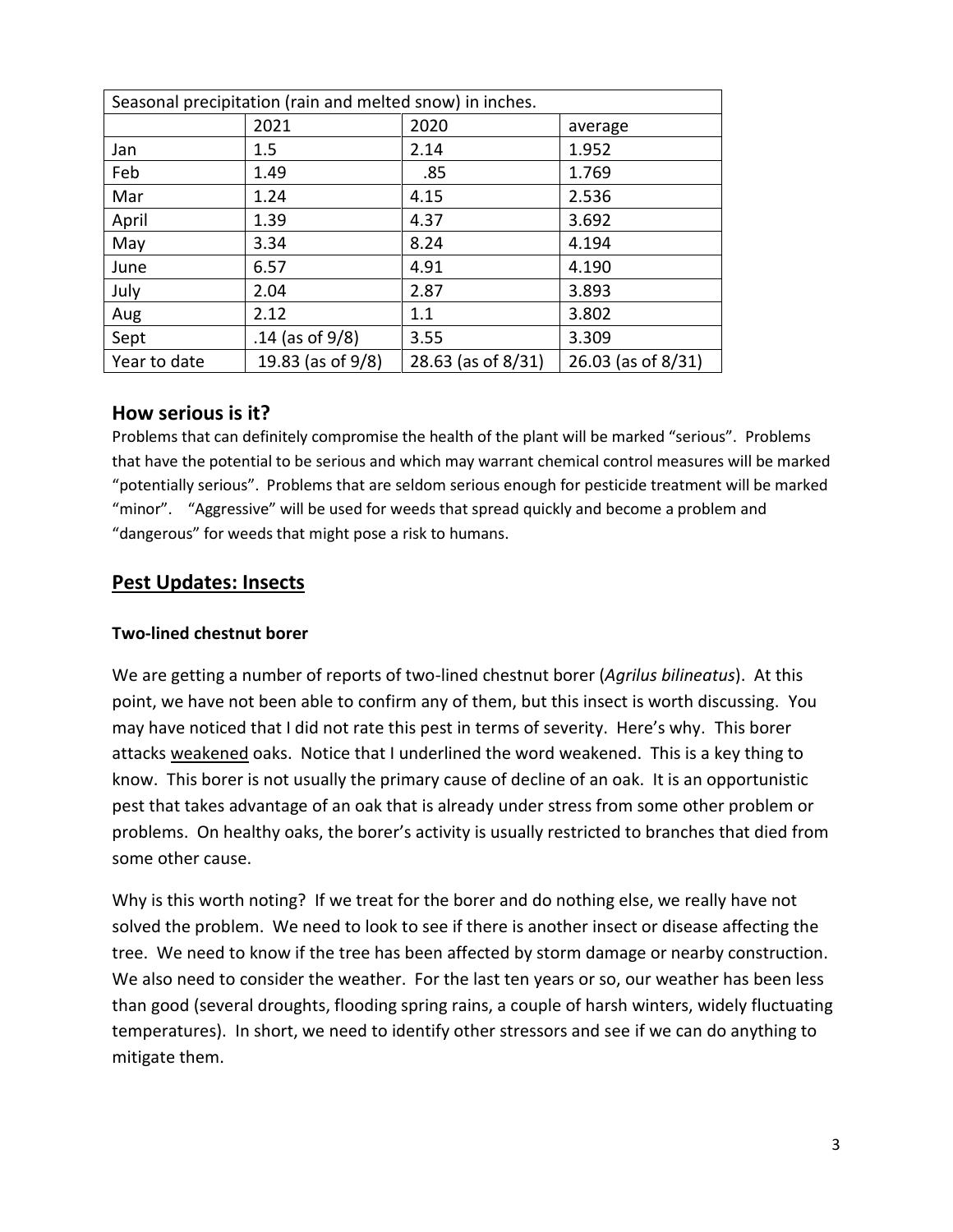Larvae of this native borer feed in the tissues under the bark, like many other borers do, making galleries in the tissue. The larvae overwinter under the bark. They pupate in spring and begin to emerge as adults in late May. The emergence hole of the adult is similar to that of other borers in the genus *Agrilus* (bronze birch borer and emerald ash borer). It is shaped like a capital 'D' and is about the size of half a pencil eraser. The adults mate and lay eggs over the next few weeks. The eggs hatch, and the new larvae enter the bark to feed.

**Management:** Treating this borer with systemic insecticides can be useful, if the decline of the tree has not gone beyond 40% loss of the canopy. As noted above, this is only part of the solution. New oaks need to be planted and cared for properly. This means planting at the right depth, using best practices, such as regular watering, mulching and pruning out dead limbs (in the dormant season only). All oaks should be protected from compaction and construction damage. Fertilizer should be considered carefully. It is a source of nutrients, not a magic elixir to fix all problems. Young trees that are putting on a lot of growth may need to fertilized annually. Older, established trees may need it less frequently (maybe every 3 to 5 years). Trees under stress may not need it at all. Fertilizer applied to dry or damaged roots may do more damage. Fertilizer can push growth in a tree and lead to increased water needs. In a drought, this may also add stress.

# Good websites: [https://extension.umn.edu/tree-and-shrub-insects/metallic-wood-boring](https://extension.umn.edu/tree-and-shrub-insects/metallic-wood-boring-beetles)[beetles](https://extension.umn.edu/tree-and-shrub-insects/metallic-wood-boring-beetles)

#### [https://www.fs.fed.us/nrs/pubs/jrnl/2020/nrs\\_2020\\_haack\\_001.pdf](https://www.fs.fed.us/nrs/pubs/jrnl/2020/nrs_2020_haack_001.pdf)

#### **Two-marked treehopper (minor)**

Evidence of the two-marked treehopper (*Enchenopa*  species) has been found on redbud (*Cercis canadensis*). Adults are dusky brown with two yellow spots on their backs (fig. 2), thus the name. They have a high, curved horn that points forward coming out of their thorax. The adults are less than ½ inch long. The nymphs look



**Figure 2 Adult two-marked tree hopper**

quite different from the adults. They're about 1/8 inch long, dark gray to brown, and have spines sticking out of their abdomens (fig. 3).

In late summer, adult females cut slits in bark to lay their eggs, then cover the area with small, white eggplugs (fig. 4) that can be mistaken for mealybugs or scale insects. We have seen some samples of this recently. The insect overwinters in the egg stage. The young nymphs hatch out in spring and feed on shoots of the host tree. Nymphs, and later adults, suck plant



**Figure 3 Two-marked tree hopper nymphs**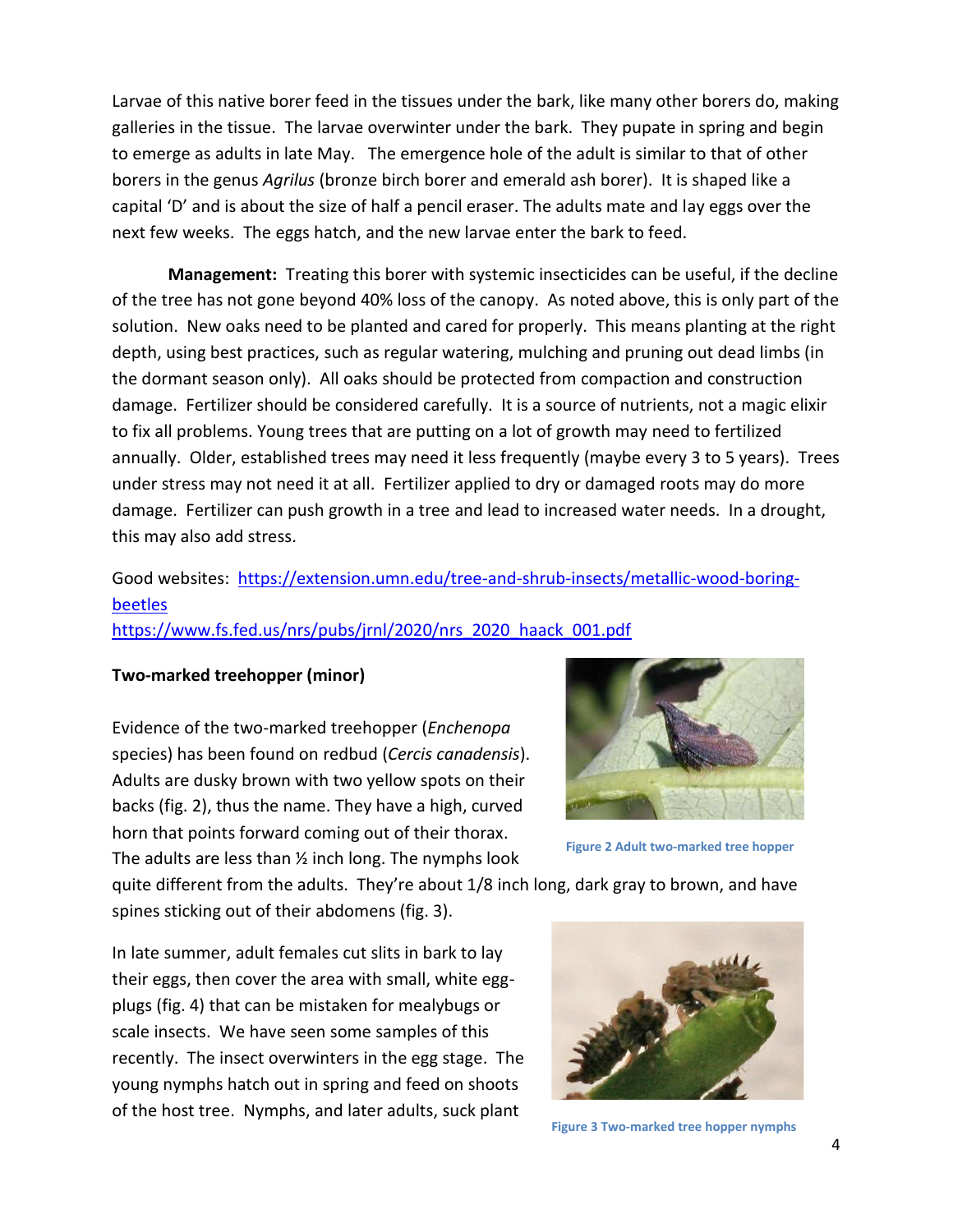juices, but don't do much damage. The damage appears as pale-yellow stippling on the leaves. Female adults can injure twigs by laying eggs in slits made in the bark, but even this is fairly minor.

**Management:** Control is generally not necessary*.* 

Good website: <https://bygl.osu.edu/node/1388>



**Figure 4 Adult with egg plugs**

#### **Home invaders (minor)**

When the weather finally turns cold, some pests will become home invaders. Boxelder bugs

(*Boisea trivittata*) are usually the number one complaint for home invaders (although the brown marmorated stink bug, see article below, is vying for the title). The Plant Clinic has not yet received any reports of this nuisance pest, but it is almost certain to show up when the weather cools down. These insects feed on sap of seeds, flowers, and leaves of boxelders (*Acer negundo*). Their feeding causes little damage to the tree. They are considered to be a nuisance when large numbers of them appear in homes, especially in fall and spring. Nymphs are bright red when they first hatch, developing black wing pads over time. Adults are about ½ inch long, have three red or orange lines in back of their heads, and have black wings with red lines, and a red abdomen (fig. 5). Boxelder bugs overwinter as adults in protected sites. Since they consider your house to be a protected site, if you have cracks in your foundation or around your windows, they will enter your house through those cracks in fall. They do no harm in the house but are very annoying.



**Figure 5 Boxelder bug nymph (above) and adult (below)**

While boxelder bugs show up like clockwork every year, some home invaders are occasional guests. These include the multi-colored Asian lady beetle, the leaf-footed beetle and squash bugs. The multi-colored Asian lady beetles are beneficial insects that eat pests like aphids. In fall, they can become an annoyance when they enter the home, sometimes in large numbers. They are not only annoying, they can bite! They can be yellow, red or orange in color and may have no spots or as many as 19. The front of the body is cream-colored with a black 'M' (perhaps a monogram for 'multi-colored'?). Go to

<http://bugguide.net/index.php?q=search&keys=Harmonia&search=Search> for photos.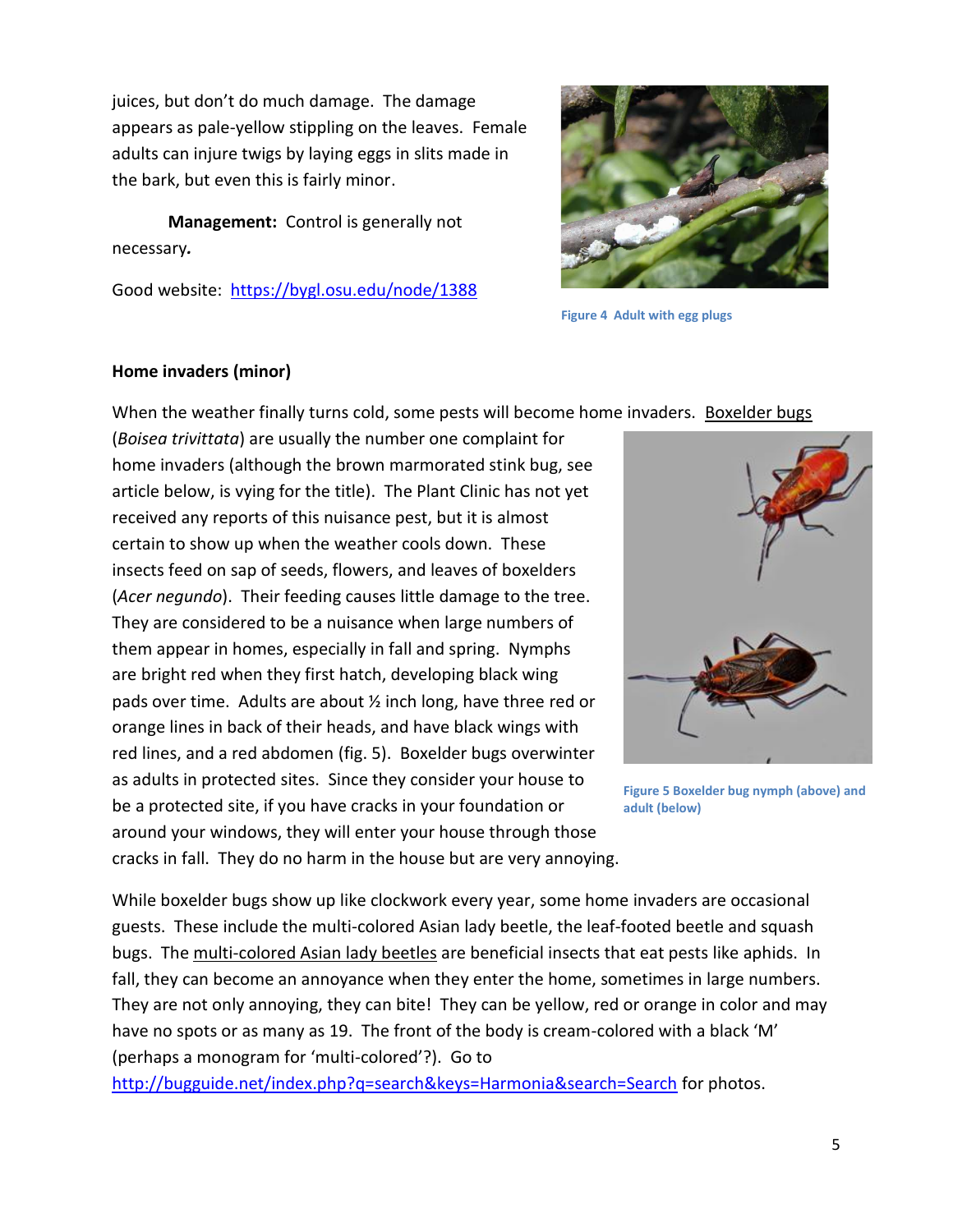Leaf-footed bugs and squash bugs often enter homes one at a time and so are easy to manage. Go t[o http://bugguide.net/node/view/16073/bgimage](http://bugguide.net/node/view/16073/bgimage) and <http://bugguide.net/index.php?q=search&keys=squash+bug&search=Search>

**Management:** Do not use insecticides inside the home. Caulk around doors and windows to minimize entry by the insects. Keep screens in good repair. Insects that do enter the home can be removed with a vacuum or manually. Do not crush boxelder bugs or ladybugs as they can leave a stain. The leaf-footed bug is related to stink bugs and will make a stink when handled. Squash bugs can make a stink and a stain when crushed. If boxelder bugs are accumulating on the outside of the house, they can be doused with soapy water.

Good website: [https://mortonarb.org/plant-and-protect/tree-plant-care/plant-care](https://mortonarb.org/plant-and-protect/tree-plant-care/plant-care-resources/boxelder-bugs/)[resources/boxelder-bugs/](https://mortonarb.org/plant-and-protect/tree-plant-care/plant-care-resources/boxelder-bugs/)

#### **Brown marmorated stink bug (minor indoors, potentially serious outdoors)**

Speaking of home invaders: brown marmorated stink bugs (BMSB) are showing up more often now in the Chicago area. These insects overwinter in houses and become active again in spring. BMSB will feed on a variety of hosts including many fruit, vegetable and field crops, reducing yield on those crops. They have become a serious pest on crops in some states. There are other insects that resemble the BMSB, so check the websites listed below to see more pictures of this insect. The insect is similar in shape to other stink bugs (a somewhat 'shield-shaped' body), but the edge of the body has alternating black and white bands (fig. 6). The antennae will have light-colored bands on them. Overall, the body has a mottled appearance. When the weather cools off,



**Figure 6 Adult brown marmorated stink bug**

adults will look to overwinter in homes, much like boxelder bugs.

**Management:** Managing this pest in the home is similar to managing boxelder bugs in the home. Caulk cracks, and keep screens in good repair. Physically remove the insects in the home with a vacuum cleaner. These are stink bugs, and they do create a stink when threatened so removal by hand could be tricky. After removal by vacuum, the vacuum cleaner may have a smell for a while. They can be knocked into a bucket of soapy water and left to drown.

Good websites with photos for identification: <http://njaes.rutgers.edu/stinkbug/identify.asp> <http://www.stopbmsb.org/stink-bug-basics/look-alike-insects/>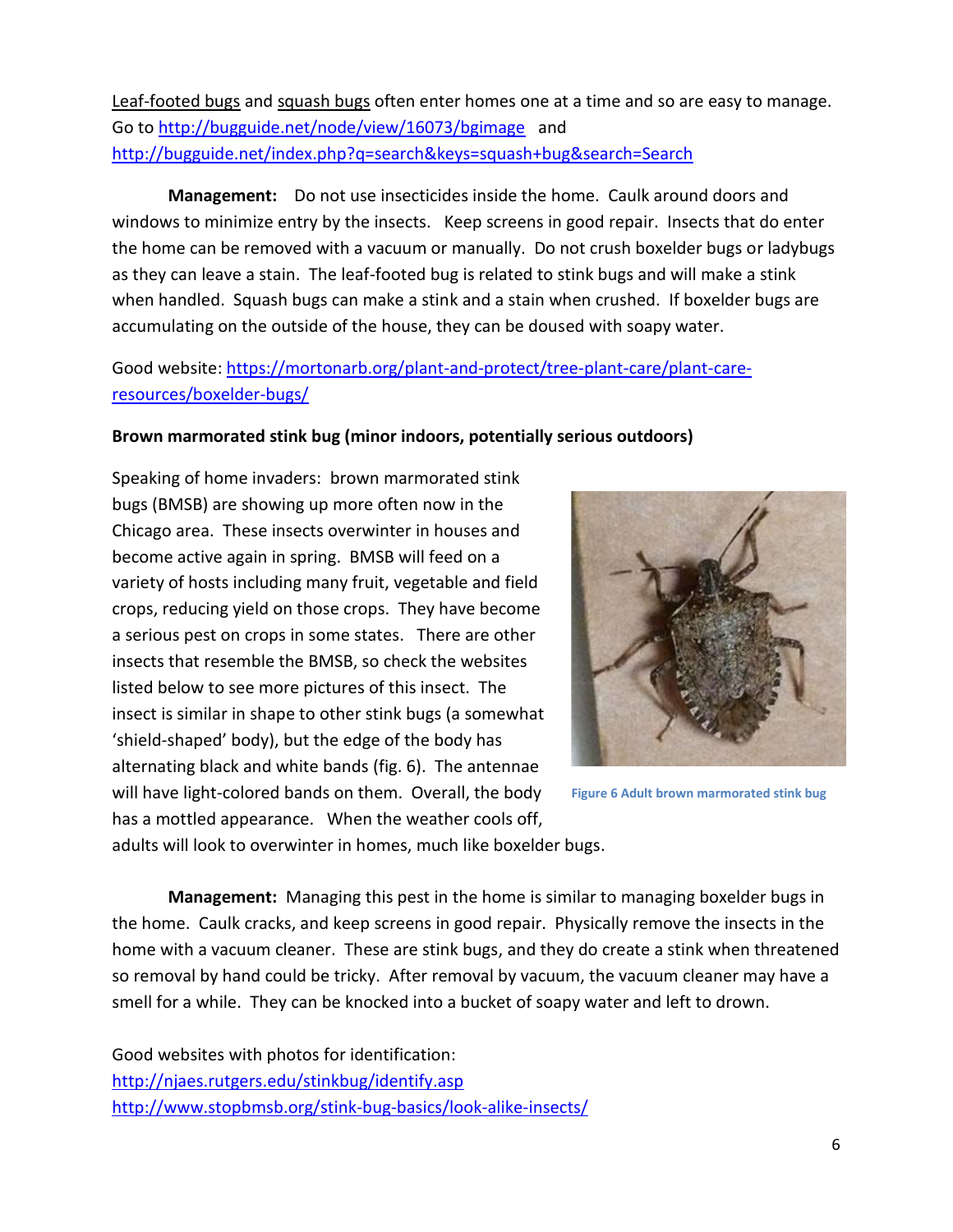#### **Galls, really cool ones (minor)**

We have seen a lot of galls this summer, and most of them are the ones we see year after year. This year, one of my favorites has shown up in the Plant Clinic email. It is the oak lobed gall, sometimes called the pine cone oak gall (fig. 7). It shows up on oaks and looks a bit like a pine cone. It is often 2 to 3 inches across and goes through some interesting color changes (pinks, reds and browns). This gall is caused by a wasp, *Andricus quercusstrobilanus* (a cool name for a cool gall). The gall is composed of several wedge-shaped sections.



**Figure 7 Oak lobed gall**

Another cool gall, new to me, was reported by one of our scouts last year. I happened upon it

myself this year while out photographing prairie plants. It was found on *Rudbeckia*. The gall produces an amazing distortion of parts of the flowering head, in one case, to the point of rendering the flower nearly unrecognizable. It is caused by a midge, *Asphondylia rudbeckiaeconspicua.*

# Good websites:

<https://bugguide.net/node/view/569331/bgimage> <https://bugguide.net/node/view/225386>



# **Pest Updates: Diseases**

#### **Brown rot of stone fruit (serious)**

The dry weather this year has kept many fungal diseases from showing up this year. The Plant

Clinic at The Morton Arboretum did recently receive photos of brown rot on plums. Brown rot is caused by the fungus *Monilinia fructicola* which can infect peaches, plums, cherries, apricots, and other *Prunus* species. The disease is sometimes seen as blossom blight – the browning and sudden collapse of blossoms. The infection can spread into shoots and twigs during the next several weeks resulting in shoot and twig blight. Cankers, which may be accompanied by a gummy ooze at their margins, form on twigs often causing twig dieback. Infections of fruit start as brown spots that rapidly infect the entire fruit, completely covering it with spores and giving it a

**Figure 8 Gall on Rudbeckia (photo: L. Miranda)**



**Figure 9 Brown rot on a peach fruit** 

**(photo: S. Yiesla)**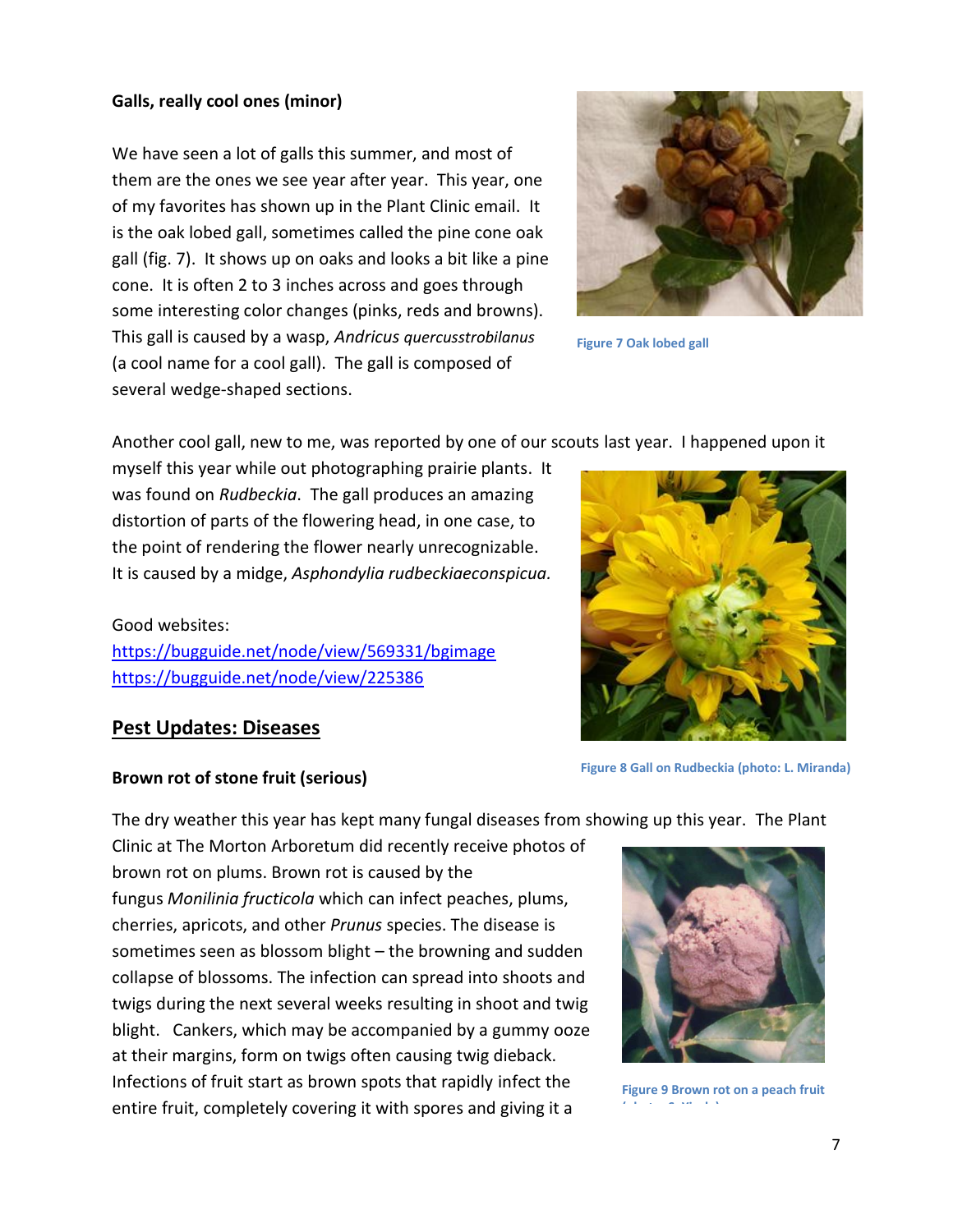fuzzy look (fig. 9). The photos we received showed the fruit completely brown and spores just starting to develop. Infected fruits decay and shrivel; some will stay attached to the tree throughout winter while others will fall to the ground. These 'mummies' provide inoculum for the following spring.

**Management:** Sanitation is crucial to control of brown rot. Prune out active infections immediately during dry weather. Don't forget to disinfect pruning tools. Rake and clean up debris under the tree during the summer to remove fallen leaves and fruit. Prune to promote good air circulation through the tree canopy. Wild or neglected stone fruit trees (e.g., wild plum and cherry) in the area are likely to have the disease and be sources of inoculum that should be removed. Later in the year remove rotted fruit 'mummies' that are persistent, and prune out cankers and infected twigs. If damage is severe, fungicides need to be applied when blossoms first open in early spring.

Good websites:[http://ohioline.osu.edu/hyg-fact/3000/pdf/HYG\\_3009\\_08.pdf](http://ohioline.osu.edu/hyg-fact/3000/pdf/HYG_3009_08.pdf)

# **Miscellaneous**

#### **Seasonal needle drop**

Another phenomenon of fall is heading our way: seasonal needle drop (also known as normal

needle drop). In autumn, many evergreens will drop older needles. This is a normal process. Needles on an evergreen live for a limited number of years. At the end of their lives, these needles will turn yellow or brown and eventually fall off. On some evergreens, such as white pine or arborvitae, this process can be very dramatic, making the evergreen look like it is dying. To determine if your tree has a disease or is going through normal needle drop, check the location of the yellow or brown needles. Trees going through normal needle drop will have a



**Figure 10 Seasonal needle drop on white pine**

fairly uniform brown or yellow appearance in the *interior* of the tree since this is where the oldest needles are located (fig. 10). After a few weeks these needles will fall off, leaving the tree looking normal and healthy. Trees with a disease may have brown needles in various areas of the tree, depending on the disease, but the appearance will not be as uniform as that of needle drop. Diseased needles may eventually fall off, but the tree won't look healthy.

Good website: [https://mortonarb.org/plant-and-protect/tree-plant-care/plant-care](https://mortonarb.org/plant-and-protect/tree-plant-care/plant-care-resources/seasonal-needle-drop/)[resources/seasonal-needle-drop/](https://mortonarb.org/plant-and-protect/tree-plant-care/plant-care-resources/seasonal-needle-drop/)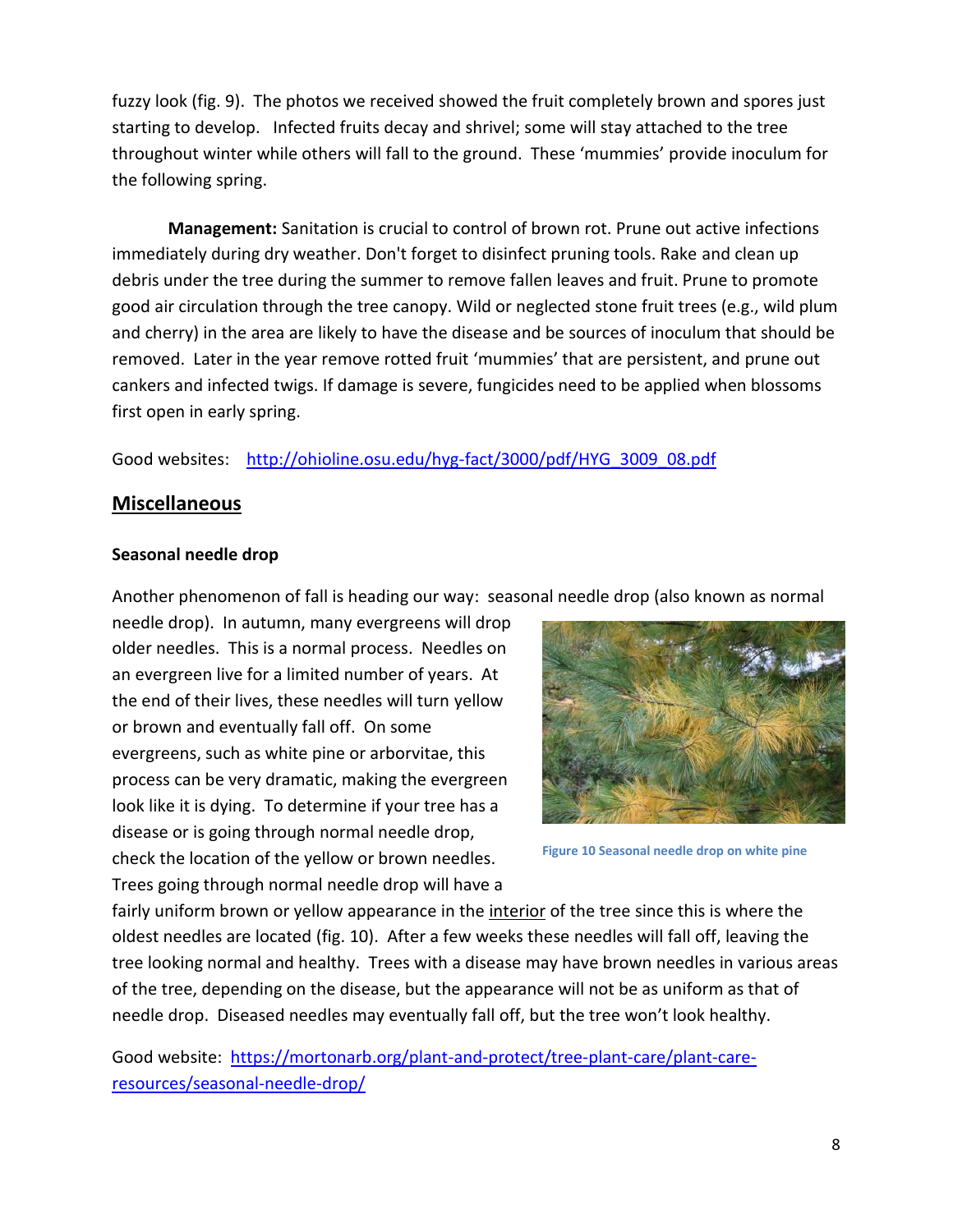#### **Watering into autumn**

This has been another difficult year for watering. For the first time in many years, spring was very dry. Summer was not much better. July and August came roaring in with extreme heat and inadequate rainfall in many areas. As autumn comes on and the temperatures cool (we hope), there is often the assumption that the growing season is over and we can put the garden hose away. That really is not the case, even in a 'normal' year.

Should we be watering now? Because the rain has been so inconsistent, we really need to go out and observe the soil in our own yard. One good rain will not get us off the hook. If the soil is dry, we should be watering. Watering is all about what the plant needs now. The weather is our guidepost, not the calendar.

With autumn, we will start to see plants go dormant, and perennials will even start to die back. The root systems of all plants are still quite active, and watering will help to keep them in good health. You can continue to water until the soil freezes. Pay special attention to evergreens. Since they retain their needles year-round, they can continue to lose water through those needles. Make sure that all evergreens go into winter fully hydrated. If you are planting bulbs like tulips or daffodils, they will also need to be watered. When bulbs are planted, they need to grow a root system in the fall. That can be difficult to do if the soil is too dry.

Other areas that would need special attention are newly seeded or sodded lawns and any newly planted trees, shrubs or perennials. All these plants will need a good supply of water to help them become established. Newly planted trees and shrubs do not need to be watered every day. That is good for puppies, but not for trees. Water as needed. Check the soil to see how dry it is. Remember that on a newly planted tree there will be a limited root ball. Apply the water to the root ball area.

We need to modify our watering practices based on the rainfall we get this autumn. Consider purchasing a rain gauge for your yard so you can accurately determine how much rain you are receiving. Storms can be deceiving. A heavy storm may give the impression that a lot of rain fell, but a rain gauge will let you know how much rain really fell. Ideally for most established plants we want to deliver an inch of water per week. If the rain provides half an inch, we need to provide the other half. Try to do the watering all at once so we get a nice deep watering. Sprinkling a little bit everyday does not give the plant the water it needs, and it promotes fungal diseases, not to mention what it does for your water bill.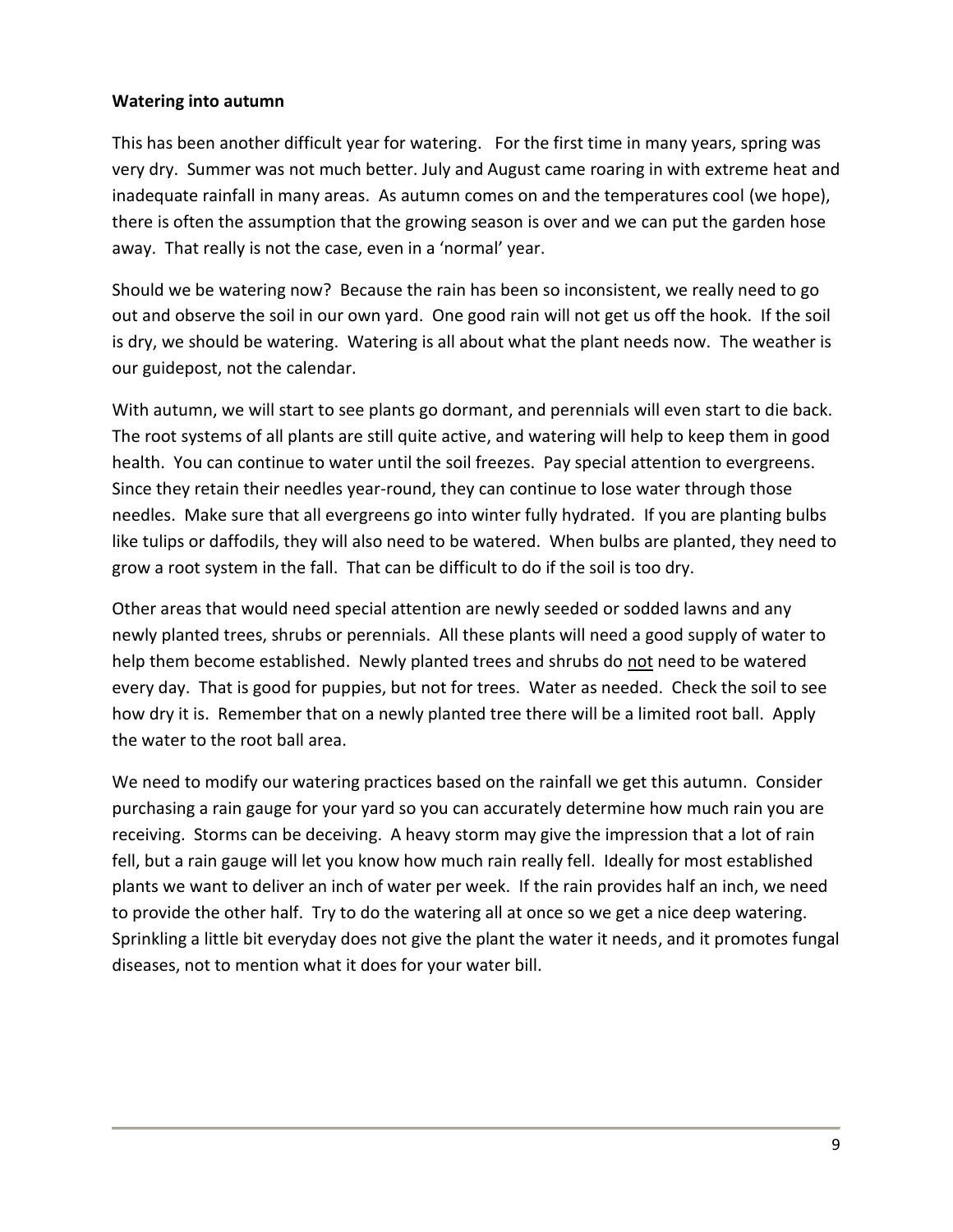

# *Bartlett Tree Experts, Plant Clinic sponsor*

The Plant Health Care Report is prepared by Sharon Yiesla, M.S., Plant Knowledge Specialist and edited by Stephanie Adams, Ph.D., Plant Health Care Leader; Fredric Miller, Ph.D., Research Entomologist at The Morton Arboretum and Professor at Joliet Junior College; Julie Janoski, Plant Clinic Manager; and Carol Belshaw, Arboretum Volunteer. The information presented is believed to be accurate, but the authors provide no guarantee and will not be held liable for consequences of actions taken based on the information.

Thank you...I would like to thank all the staff and volunteers that report disease and pest problems when they find them. Your hard work is appreciated.

Literature/website recommendations: Indicator plants are chosen because of work done by Donald A. Orton, which is published in the book Coincide, The Orton System of Pest and Disease Management. Additional information on growing degree days can be found at: [http://www.ipm.msu.edu/agriculture/christmas\\_trees/gdd\\_of\\_landscape\\_insects](http://www.ipm.msu.edu/agriculture/christmas_trees/gdd_of_landscape_insects) [http://extension.unh.edu/resources/files/Resource000986\\_Rep2328.pdf](http://extension.unh.edu/resources/files/Resource000986_Rep2328.pdf)

This report is available online at <https://mortonarb.org/about-arboretum/plant-health-care-report/>

For pest and disease questions, please contact the Plant Clinic. The Plant Clinic building is now open to walk-in customers, Monday through Friday 10 am to 4 p.m. You can still contact the Plant Clinic via email at [plantclinic@mortonarb.org](mailto:plantclinic@mortonarb.org) . Emails will be answered during business hours Monday through Friday. Plant Clinic can also be reached by phone (630-719-2424), Monday thru Friday 10 am to 4 pm. Inquiries or comments about the PHCR should be directed to Sharon Yiesla a[t syiesla@mortonarb.org](mailto:syiesla@mortonarb.org).

Copyright © 2021 The Morton Arboretum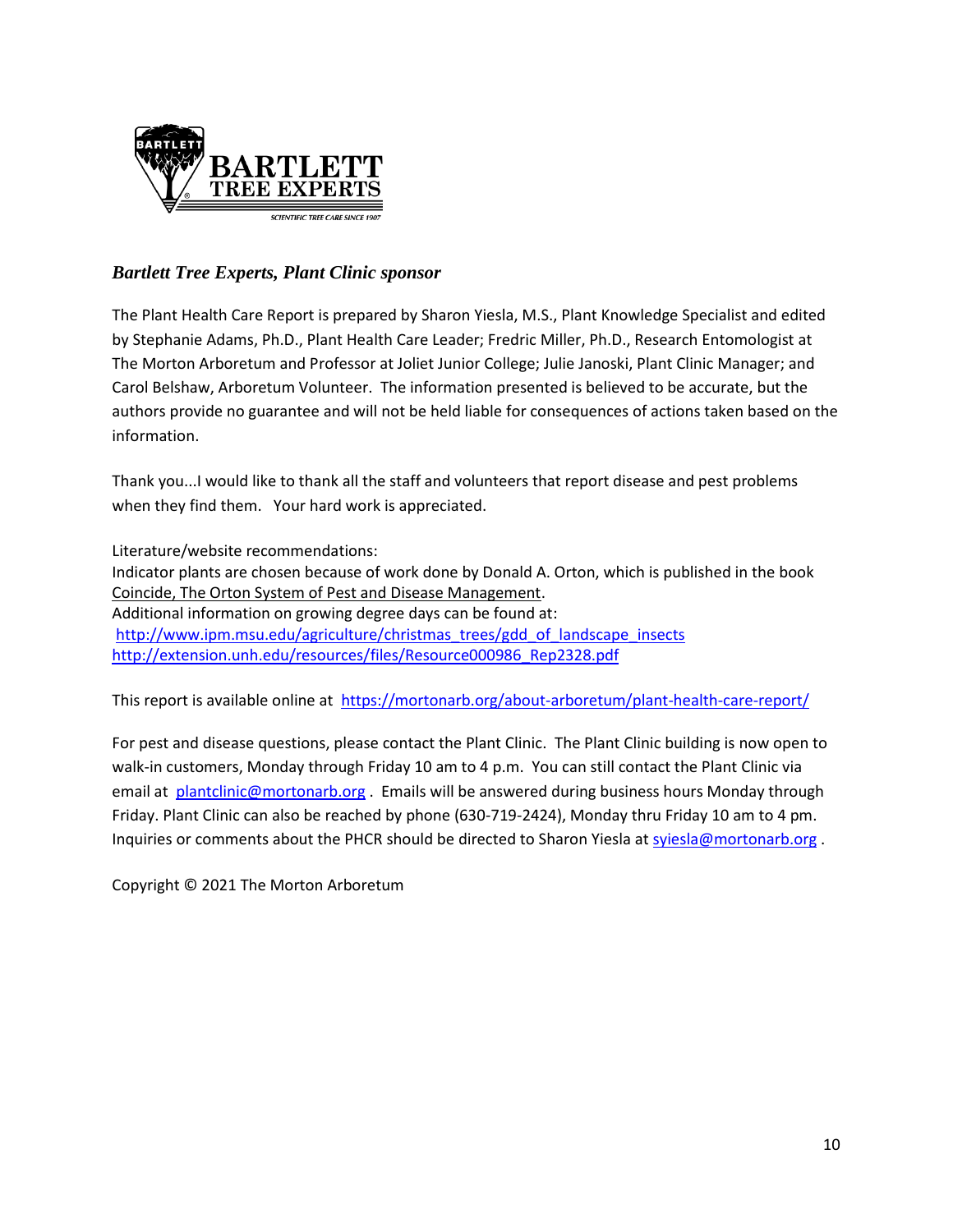# **2021 Plant Health Care Report Index**



Following is an index of the various subjects in this year's report. The number after each subject is the report number. For example, using the chart below, Cankers….. 1 means that it was discussed in the PHC report 2021.01 or the newsletter dated April 2, 2021. The index is updated with the publication of each full issue and is included at the end of each full issue.

| 2021.1 | April 2  | 2021.8  | July 9       |
|--------|----------|---------|--------------|
| 2021.2 | April 16 | 2021.9  | July 23      |
| 2021.3 | April 30 | 2021.10 | August 6     |
| 2021.4 | May 14   | 2021.11 | August 20    |
| 2021.5 | May 28   | 2021.12 | September 10 |
| 2021.6 | June 11  | 2021.13 | September 24 |
| 2021.7 | June 25  |         |              |

| Indicator plants, what they tell us  1 |  |
|----------------------------------------|--|
|                                        |  |
|                                        |  |
| Milkweed beetles and bugs 10           |  |
|                                        |  |
|                                        |  |
|                                        |  |
|                                        |  |
|                                        |  |
|                                        |  |
|                                        |  |
|                                        |  |
|                                        |  |